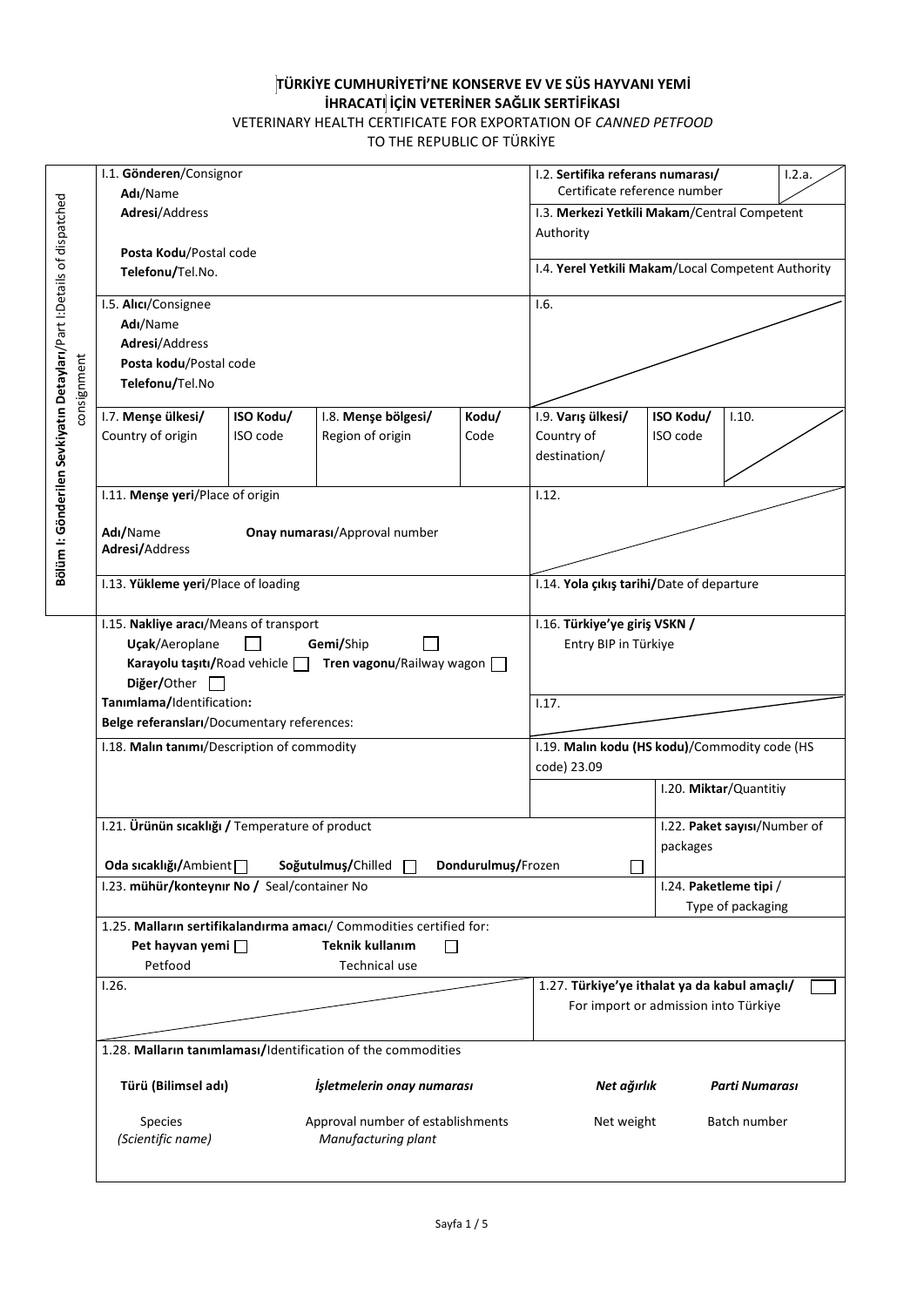|                                                |                                          | Konserve pet hayvanı yemi / Canned petfood                                                                                                                                                                                                                                                                                                                                                                                                                                                                                                                                                                                                                                                                                                                                                                                                                                                                                                                                                                                                                                                                                                  |
|------------------------------------------------|------------------------------------------|---------------------------------------------------------------------------------------------------------------------------------------------------------------------------------------------------------------------------------------------------------------------------------------------------------------------------------------------------------------------------------------------------------------------------------------------------------------------------------------------------------------------------------------------------------------------------------------------------------------------------------------------------------------------------------------------------------------------------------------------------------------------------------------------------------------------------------------------------------------------------------------------------------------------------------------------------------------------------------------------------------------------------------------------------------------------------------------------------------------------------------------------|
|                                                | II. Sağlık Bilgileri/ Health Information | II.a.Sertifika referans No/ Certificate reference No:<br>II.b.                                                                                                                                                                                                                                                                                                                                                                                                                                                                                                                                                                                                                                                                                                                                                                                                                                                                                                                                                                                                                                                                              |
| Bölüm I: Sertifikasyon/ Part II: Certifaticion | described above:                         | Ben, aşağıda imzası bulunan resmi veteriner hekim, Avrupa Parlamentosu ve Konseyi'nin 1069/2009/EC No'lu Yönetmeliği<br>ve özellikle 8. ve 10. Maddesini, Komisyon 142/2011/EU No'lu Yönetmeliği ve özellikle Ek XIII, Bölüm II ve Ek XIV, Bölüm II'<br>sini okuduğumu ve anladığımı beyan eder ve yukarıda tanımlanan ev ve süs hayvanı yemlerine ilişkin olarak aşağıdakileri<br>onaylarım:/ I, the undersigned official veterinarian, declare that I have read and understood Regulation (EC) No 1069/2009<br>of the European Parliament and of the Council and in particular Articles 8 and 10 thereof, and Commission Regulation (EU)<br>No 142/2011, and in particular Chapter II of Annex XIII and Chapter II of Annex XIV thereto and certify that the petfood<br>II.1. 1069/2009/EC No'lu Yönetmeliğin 24 üncü Maddesine uygun olarak yetkili otorite tarafından onaylanan ve denetlenen bir<br>isletme veya tesiste hazırlanmış ve depolanmıştır;/ has been prepared and stored in an establishment or plant approved and<br>supervised by the competent authority in accordance with Article 24 of Regulation (EC) No 1069/2009; |
|                                                | products                                 | II.2 Yalnızca aşağıdaki hayvansal yan ürünlerle hazırlanmıştır:/ has been prepared exclusively with the following animal by-                                                                                                                                                                                                                                                                                                                                                                                                                                                                                                                                                                                                                                                                                                                                                                                                                                                                                                                                                                                                                |
|                                                | $(1)$ ya                                 | [- İnsan tüketimine uygun olan, ancak ticari sebeplerle insan tüketimine sunulması amaçlanmayarak kesilen<br>hayvanların karkas ve parçaları veya öldürülen av hayvanlarının gövdesi veya parçaları;]/ either [- carcases<br>and parts of animal slaughtered or, in the case of game, bodies or parts of animals killed, and which are fit<br>for human consumption, but are not intended for human consumption for commercial reasons;]                                                                                                                                                                                                                                                                                                                                                                                                                                                                                                                                                                                                                                                                                                    |
|                                                |                                          | $(1)$ ve/veya [- bir kesimhanede kesilen ve antemortem bir muayeneyi takiben insan tüketimi için kesilmeye uygun<br>bulunan hayvanlardan orijin alan karkaslar ve aşağıdaki parçaları veya insan tüketimi için öldürülen av<br>hayvanlarının gövde ve aşağıdaki parçaları:/ and/or [- carcases and the following parts originating either<br>from animals that have been slaughtered in a slaughterhouse and were considered fit for slaughter for<br>human consumption following an ante-mortem inspection or bodies and the following parts of animals from<br>game killed for human consumption:                                                                                                                                                                                                                                                                                                                                                                                                                                                                                                                                         |
|                                                |                                          | (i) Insan tüketimine uygun olmadığı için reddedilen, ancak insanlar veya hayvanlara geçebilen<br>hastalık belirtisi göstermeyen hayvanların karkasları veya gövdeleri ile bunların<br>parçaları;/carcases or bodies and parts of animals which are rejected as unfit for human<br>consumption, but which did not show any signs of disease communicable to humans or animals;                                                                                                                                                                                                                                                                                                                                                                                                                                                                                                                                                                                                                                                                                                                                                               |
|                                                |                                          | (ii) kanatlı kafaları/ heads of poultry;                                                                                                                                                                                                                                                                                                                                                                                                                                                                                                                                                                                                                                                                                                                                                                                                                                                                                                                                                                                                                                                                                                    |
|                                                |                                          | (iii) kırpıntı ve parçaları dahil post ve derileri, boynuzları ve falanks, karpal ve merakarpal<br>kemikleri, tarsal ve metatarsal kemikleri dahil ayakları;/ hides and skins, including trimmings<br>and splitting thereof, horns and feet, including the phalanges and the carpus and metacarpus<br>bones, tarsus and metatarsus bones;                                                                                                                                                                                                                                                                                                                                                                                                                                                                                                                                                                                                                                                                                                                                                                                                   |
|                                                |                                          | (iv) domuz kılları /pig bristles;                                                                                                                                                                                                                                                                                                                                                                                                                                                                                                                                                                                                                                                                                                                                                                                                                                                                                                                                                                                                                                                                                                           |
|                                                |                                          | (v) tüyler/ feathers ;]                                                                                                                                                                                                                                                                                                                                                                                                                                                                                                                                                                                                                                                                                                                                                                                                                                                                                                                                                                                                                                                                                                                     |
|                                                |                                          | ( <sup>1</sup> ) ve/veya [- 853/2004/EC sayılı Yönetmeliğin madde 1(3)(d)'nde belirtilen çiftlikte insanlara ve hayvanlara geçebilen<br>bulaşıcı hastalık belirtisi göstermeyen, kesilen kümes hayvanları ve tavşanımsılardan elde edilen<br>hayvansal yan ürünler/ and/or animal by products from poultry and lagomorphs slaughtered on the farm<br>as referred to in Article 1(3)(d) of Regulation (EC) No 853/2004, which did not show any signs of disease<br>communicable to humans or animals;]                                                                                                                                                                                                                                                                                                                                                                                                                                                                                                                                                                                                                                       |
|                                                |                                          | <sup>(1</sup> ) ve/veya [- antemortem bir muayeneyi takiben insan tüketimi için kesilmeye uygun bulunduktan sonra bir<br>kesimhanede kesilmiş olan hayvanlardan elde edilen kan yolu ile insan veya hayvanlara bulaşabilecek<br>herhangi bir hastalık belirtisi göstermeyen hayvanların kanları;/ and/or [-blood of animals which did not<br>show any signs of disease communicable through blood to humans or animals, obtained from animals that<br>have been slaughtered in a slaughterhouse after having been considered fit for slaughter for human<br>consumption following an ante- mortem inspection;]                                                                                                                                                                                                                                                                                                                                                                                                                                                                                                                              |
|                                                |                                          | ( <sup>1</sup> ) ve/veya [- yağı alınmış kemikler, don yağı tortusu ve sütün işlenmesi sonucu ortaya çıkan santrifüj veya seperatör<br>tortuları dahil insan tüketimi amaçlı ürünlerin üretiminden kaynaklanan hayvansal yan ürünler;] / and/or<br>[- animal by- products arising from the production of products intended for human consumption, including<br>degreased bone, greaves and centrifuge or separator sludge from milk processing;]                                                                                                                                                                                                                                                                                                                                                                                                                                                                                                                                                                                                                                                                                            |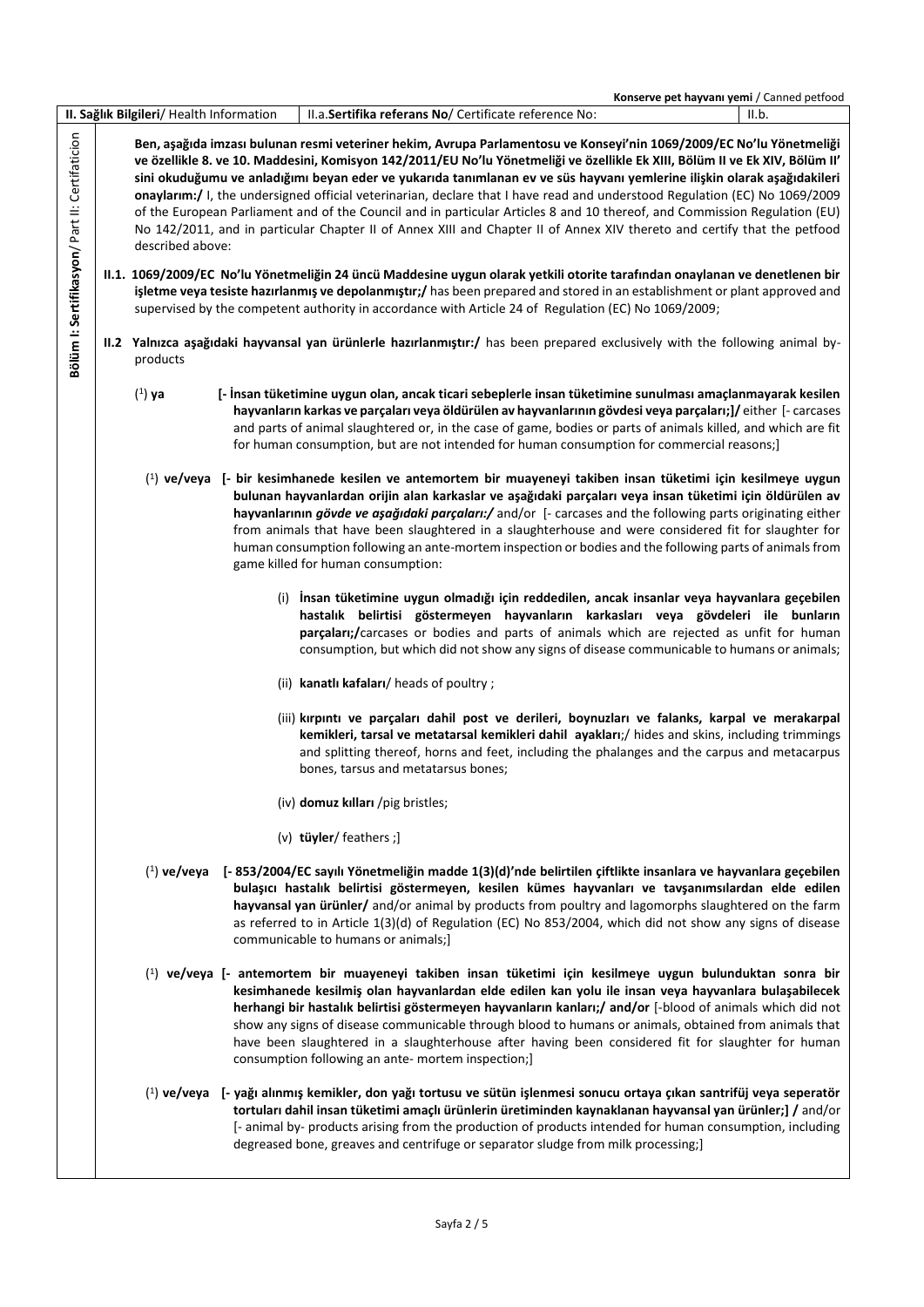|                                          | Konserve pet hayvanı yemi / Canned petfood                                                                                                                                                                                                                                                                                                                                                                                                                                                                                                                                                                                                             |
|------------------------------------------|--------------------------------------------------------------------------------------------------------------------------------------------------------------------------------------------------------------------------------------------------------------------------------------------------------------------------------------------------------------------------------------------------------------------------------------------------------------------------------------------------------------------------------------------------------------------------------------------------------------------------------------------------------|
| II. Sağlık Bilgileri/ Health Information | II.a. Sertifika referans No/ Certificate reference No:<br>II.b.                                                                                                                                                                                                                                                                                                                                                                                                                                                                                                                                                                                        |
|                                          | (1) ve/veya [- ticari sebeplerle insan tüketimine sunulması amaçlanmayan veya üretim veya paketleme hataları bulunan<br>veya halk ve hayvan sağlığı için risk taşımayan diğer kusurları olan hayvansal orijinli ürünler veya<br>hayvansal orijinli ürün içeren gıda maddeleri;]/ and/or [- products of animal origin or foodstuffs containing<br>products of animal origin, which are no longer intended for human consumption for commercial reasons or<br>due to problems of manufacturing or packaging defects or other defects from which no risk to public or<br>animal health arise;]                                                            |
|                                          | (1) ve/veya [- ticari sebeplerle yem olarak kullanılması amaçlanmayan veya üretim veya paketleme hataları bulunan<br>veya halk veya hayvan sağlığı için risk taşımayan diğer kusurları olan ev ve süs hayvanı yemi ve hayvansal<br>orjinli yem veya hayvansal yan ürün veya türev ürünlerini içeren yem maddeleri;]/ and/or [-petfood and<br>feedingstuffs of animal origin, or feedingstuffs containing animal by-products or derived products, which are<br>no longer intended for feeding for commercial reasons or due to problems of manufacturing or packaging<br>defects or other defects from which no risk to public or animal health arises; |
|                                          | ( <sup>1</sup> ) ve/veya [- o ürün yoluyla insan veya hayvanlara geçebilen herhangi bir hastalığın belirtisini göstermeyen canlı<br>hayvanlardan elde edilen kan, plasenta, yün, tüy, kıl, boynuz, toynak kesikleri ve çiğ süt;] and/or [-blood,<br>placenta, wool, feathers, hair, horns, hoof cuts and raw milk originating from live animals that did not show<br>signs of any disease communicable through that product to humans or animals;]                                                                                                                                                                                                     |
|                                          | ( <sup>1</sup> ) ve/veya [- insan veya hayvanlara geçebilen herhangi bir hastalığın belirtisini göstermeyen, deniz memelileri hariç su<br>hayvanları ve bu hayvanların parçaları;] and/or [- aquatic animals, and parts of such animals, except sea<br>mammals, which did not show any signs of diseases communicable to humans or animals;]                                                                                                                                                                                                                                                                                                           |
|                                          | $(1)$ ve/veya [- insan tüketimi için ürünler üreten işletme veya tesislerdeki su hayvanlarından elde edilen hayvansal yan<br>ürünler;] and/or [-animal by-products from aquatic animals originating from plants or establishments<br>manufacturing products for human consumption;]                                                                                                                                                                                                                                                                                                                                                                    |
| $(1)$ ve/veya                            | [- o materyal yoluyla insan veya hayvanlara geçebilen herhangi bir hastalık belirtisi göstermeyen<br>hayvanlardan elde edilen aşağıdaki ürünler: and/or [-the following material originating from animals which<br>did not show any signs of disease communicable through that material to humans or animals;<br>(i) yumuşak doku veya etini içeren su kabuklularının kabukları;/ shells from shellfish with soft<br>tissue or flesh;<br>(ii) kara hayvanlarından elde edilen aşağıdaki ürünler:/ the following originating from terrestrial<br>animals;<br>kuluçka yan ürünleri,/ hatchery by-products,                                               |
|                                          | yumurta / eggs                                                                                                                                                                                                                                                                                                                                                                                                                                                                                                                                                                                                                                         |
|                                          | yumurta kabuğu içeren yumurta yan ürünleri;/ egg by-products, including egg shells;                                                                                                                                                                                                                                                                                                                                                                                                                                                                                                                                                                    |
|                                          | (iii) ticari sebeplerle öldürülen günlük civcivler; ]day-old chicks killed for commercial reasons;]                                                                                                                                                                                                                                                                                                                                                                                                                                                                                                                                                    |
|                                          | $\binom{1}{2}$ ve/veya [- insan veya hayvanlar için spesifik patojen olanlar dışındaki su veya kara omurgasızları yan ürünleri;]/<br>and/or [-animal by-products from aquatic or terrestrial invertebrates other than species pathogenic to<br>humans or animals;]                                                                                                                                                                                                                                                                                                                                                                                     |
|                                          | <sup>(1</sup> ) ve /veya [-1069/2009/EC sayılı Yönetmelik'in Madde 8(a)(iii), (iv) ve (v)'inde atıfta bulunulan Kategori 1 materyali ve<br>Madde 9(a) ilâ (g)'sinde atıfta bulunulan Kategori 2 materyali haricinde, Rodentia ve Lagomorpha zoolojik<br>düzenlerinden hayvanlar ve onları kısımları;] and/or [- animals and parts thereof of the zoological orders<br>of Rodentia and Lagomorpha, except Category 1 material as referred to in Article 8(a)(iii), (iv) and (v) of<br>Regulation (EC) No 1069/2009 and Category 2 material as referred to in Article 9(a) to (g) of that Regulation;]                                                   |
|                                          | (1) ve/veya [- 96/22/EC nolu direktife istinaden yasaklı olan ve 1069/2009 No.lu Yönetmeliği (EC) Bölüm 35 (a) (ii)' ye<br>uygun olarak malzemelerin ithaline izin verilen belirli maddeler ile muameleye tutulan hayvanlardan elde<br>edilen malzemeler;]/ and/or [- material from animals which have been treated with certain substances<br>which are prohibited pursuant to Directive 96/22/EC, the import of the material being permitted in<br>accordance with Article 35(a)(ii) of Regulation (EC) No 1069/2009;]                                                                                                                               |
|                                          | II.3. Hava sizdirmaz konteynirlarda minimum 3 Fc değeriyle isil işleme tabi tutulmuştur;/ has been subjected to heat treatment to<br>a minimum $F_c$ value of 3 in hermetically sealed containers                                                                                                                                                                                                                                                                                                                                                                                                                                                      |
|                                          | II.4. Madde II.3.'te öngörüldüğü şekilde tüm sevkiyatın yeterli ısıl işlem görmesini sağlamak için laboratuvar teşhis yöntemleriyle<br>her bir işlenmiş partiden en az beş numune tesadüfi örnekleme metoduyla analiz edilmiştir; / was analysed by a random<br>sampling of at least five samples from each processed batch by laboratory diagnostic methods to ensure adequate heat<br>treatment of the whole consignment as foreseen under point II.3;                                                                                                                                                                                               |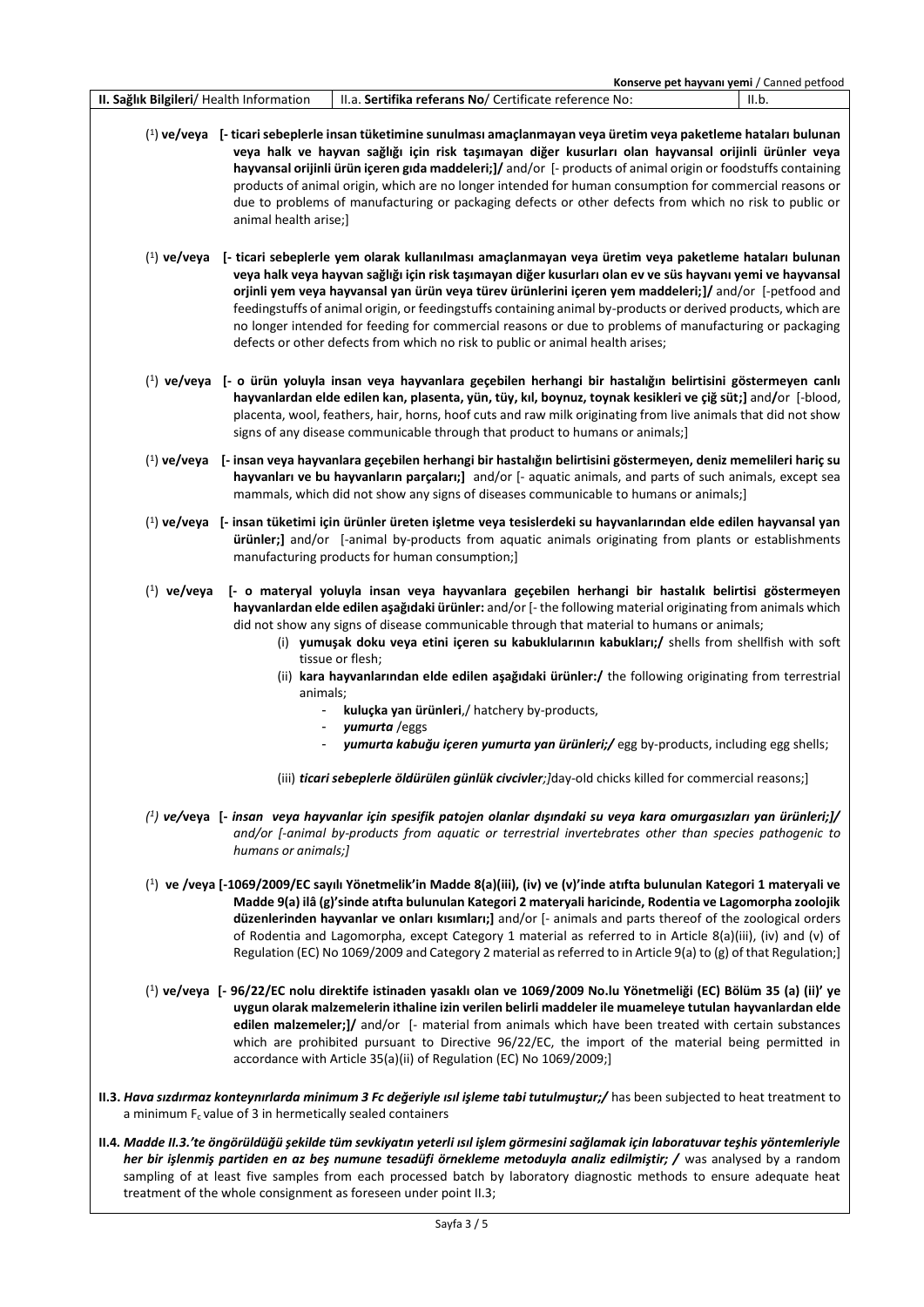|                                          | <b>Konserve pet hayvanı yemi</b> /Canned petfood                                                                                  |       |
|------------------------------------------|-----------------------------------------------------------------------------------------------------------------------------------|-------|
| II. Sağlık Bilgileri/ Health Information | II.a. Sertifika referans No/ Certificate reference No:                                                                            | II.b. |
|                                          | $\mu$ 5. İslem sonrasında natojenik ajanlarla kontaminasyonu engelleyecek tüm önlemler alınmıştır. Chas undergone all precautions |       |

**II.5.** *İşlem sonrasında patojenik ajanlarla kontaminasyonu engelleyecek tüm önlemler alınmıştır./* has undergone all precautions to avoid contamination with pathologic agents after treatment;

## (1) **II.6**. **Yukarıda açıklanan pet hayvan yemleri** / the petfood described above

- ( 1 ) **ya [- sığır, koyun cinsi hayvanlar dışındaki ruminantlardan elde edilmiştir.]** / either [is derived from other ruminants than bovine, ovine or caprine animals]
- ( 1 ) **veya [- sığır, koyun ve keçi cinsi hayvanlardan elde edilmiştir ve aşağıdakileri içermez ve bunlardan türetilmemiştir.]** / or [ is derived from bovine, ovine or caprine animals and does not contain and is not derived from:
	- ( 1 ) **ya [ Dünya Hayvan Sağlığı Teşkilatının (OIE) sınıflandırmasına göre "ihmal edilebilir" BSE risk statüsünde yer alan bir ülkede veya bölgede doğmuş, sürekli olarak burada yetiştirilmiş ve kesilmiş hayvanlardan elde edilenler dışındaki sığır, koyun veya keçi cinsi hayvanların ürünlerini ]** / either [ bovine, ovine or caprine materials other than those derived from animals born, continuously reared and slaughtered in a country or region which is classified as a "negligible" risk status by OIE .]]
	- ( 1 ) veya [(a) *Avrupa Konseyi ve Parlamentosu'nun 999/2001 (EC) sayılı Yönetmeliği'nin Ek V' in 1. maddesinde tanımlanan spesifik risk materyali* ; / or [(a) specified risk material as defined in point 1 of Annex V to Regulation (EC) No 999/2001 of the European Parliament and of the Council;
		- (b) **Yöresel olarak BSE vakası bulunmayan, Dünya Hayvan Sağlığı Teşkilatı (OIE) standartlarına göre ihmal edilebilir BSE risk statüsünde sınıflandırılmış bir ülkede veya bölgede sürekli olarak yetiştirilen ve kesilen sığır, koyun, keçi cinsi hayvanlar dışındaki hayvanların kemiklerinden mekanik olarak ayrılmış olan etleri** / mechanically separated meat obtained from bones of bovine, ovine or caprine animals, except from those animals that were born, continuously reared and slaughtered in a country or region classified as posing a negligible BSE risk in accordance with OIE, in which there has been no indigenous BSE case,
		- (c) **Dünya Hayvan Sağlığı Teşkilatı (OIE) standartlarına göre ihmal edilebilir BSE risk statüsündeki ülke veya bölgede doğmuş, sürekli yetiştirilmiş ve kesilmiş hayvanlar dışında kafatası boşluğuna sokulmuş uzun çubuk şeklinde bir alet vasıtasıyla merkezi sinir sistemi dokularının harap edilmesi yoluyla veya kafatası boşluğuna gaz enjekte edilmesi yoluyla sersemletme sonrasında öldürülen sığır, koyun veya keçi cinsi hayvanlardan elde edilen hayvansal yan ürün ve türev ürünleri** / animal by-product or derived product obtained from bovine, ovine or caprine animals which have been killed, after stunning, by laceration of the central nervous tissue by means of an elongated rod-shaped instrument introduced into the cranial cavity, or by means of gas injected into the cranial cavity, except for those animals that were born, continuously reared and slaughtered in a country or region classified as posing a negligible BSE risk in accordance with OIE.]]]

## *Notlar***/**Notes

*Bölüm I* **/** Part I:

- *Kutu referansı I.15: Sicil numarası (tren vagonları veya konteynır ya da kamyonlar), uçuş sayısı (uçak) veya isim (gemi); bilgiler boşaltma veya yeniden yükleme halinde verilmelidir.*Box reference 1.15: Registration number (railway wagons or container and lorries), flight number (aircraft) or name (ship); information is to be provided in the event of unloading and reloading.
- *Kutu referansı I.23: Dökme yük konteynırlar için, konteynır numarası ve mühür numarası (varsa) verilmelidir* Box reference I.23: for bulk containers, the container number and the seal number (if applicable) should be given.
- *Kutu referansı I.25: teknik kullanım: Çiftlik hayvanlarının, kürk hayvanlarının dışındaki hayvanların beslenmesi ve pet hayvan yemlerinin üretimi ya da imalatı için kullanılması./* Box reference I.25: technical use: Box reference I.25: technical use: any use other than for feeding of farmed animals, other than fur animals, and the production or manufacturing of pet food.